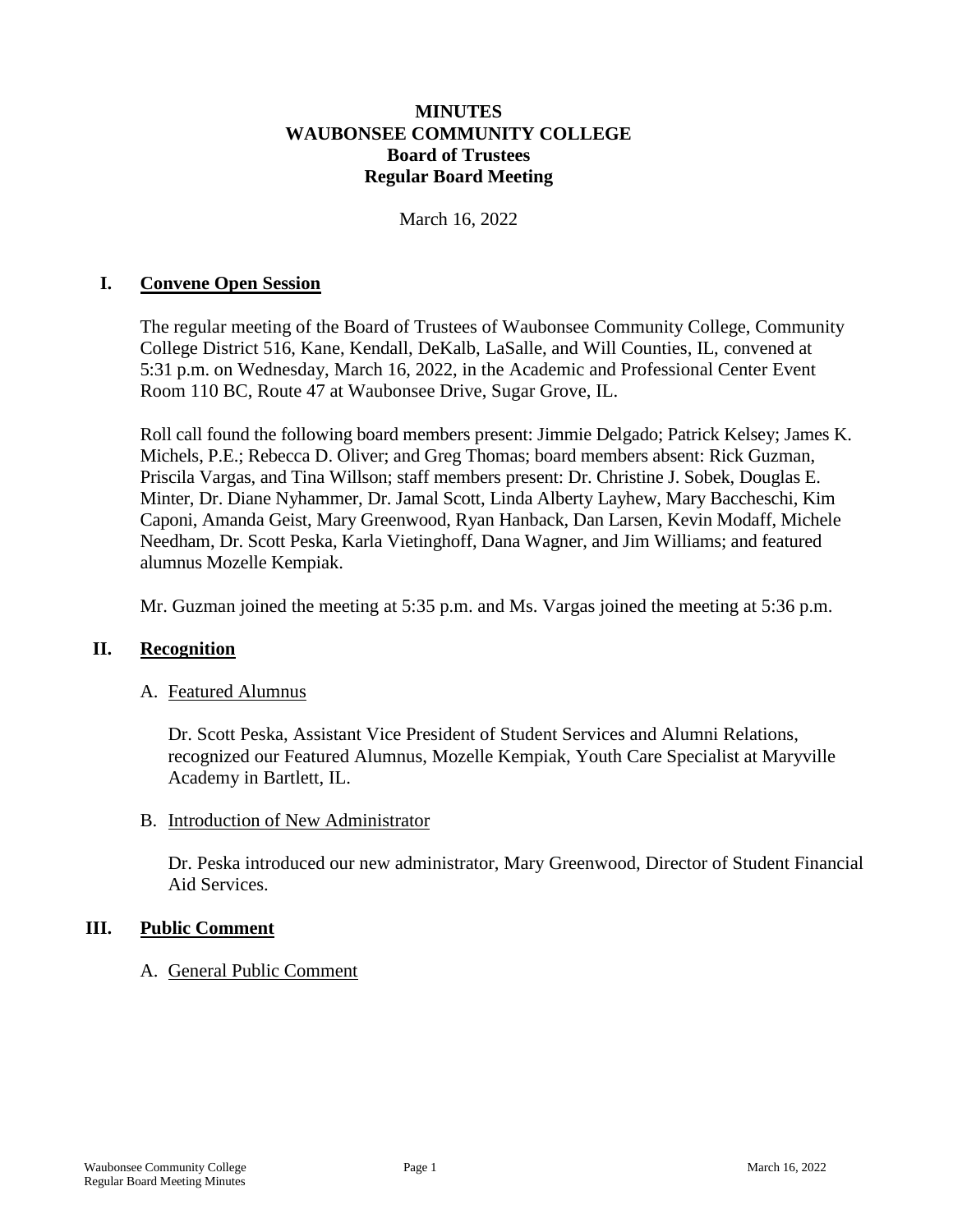# **IV. Executive Session**

The board, on a motion by Mr. Kelsey and seconded by Mr. Delgado, unanimously voted to adjourn to executive session at 5:52 p.m. in accordance with Section 2a of the Open Meetings Act where the board discussed items covered under the following exceptions: discussion of minutes of meetings lawfully closed under this Act, whether for purposes of approval by the body of the minutes or semi-annual review of the minutes as mandated by Section 2.06; the appointment, employment, compensation, discipline, performance, or dismissal of specific employees, specific individuals who serve as independent contractors in a park, recreational, or educational setting, or specific volunteers of the public body or legal counsel for the public body, including hearing testimony on a complaint lodged against an employee, a specific individual who serves as an independent contractor in a park, recreational, or educational setting, or a volunteer of the public body or against legal counsel for the public body to determine its validity; collective negotiating matters between the public body and its employees or their representatives, or deliberations concerning salary schedules for one or more classes of employees; and litigation, when an action against, affecting or on behalf of the particular public body has been filed and is pending before a court or administrative tribunal, or when the public body finds that an action is probable or imminent, in which case the basis for the finding shall be recorded and entered into the minutes of the closed meeting.

## **V. Reconvene to Open Session**

The board reconvened in open session at 7:33 p.m. Roll call found the following board members present: Jimmie Delgado; Rick Guzman; Patrick Kelsey; James K. Michels, P.E.; Rebecca D. Oliver; Greg Thomas; and Priscila Vargas; board member absent: Tina Willson; and staff members present: Dr. Christine J. Sobek, Douglas E. Minter, Dr. Diane Nyhammer, Dr. Jamal Scott, Dr. Melinda Tejada, Mary Baccheschi, Kim Caponi, Darla Essalih, Terence Felton, Amanda Geist, Ryan Hanback, Dan Larsen, and Michele Needham.

# **VI. Communications**

- A. Association of Community College Trustees
- B. American Association of Community Colleges
	- 1. AACC Annual

Dr. Christine Sobek, President, shared the list of finalists for the AACC 2022 Awards of Excellence. The winners will be announced at the Awards of Excellence Gala event on May 2, 2022. Dr. Sobek is a finalist for CEO of the Year, and David Voorhees, Professor of Earth Science and Geology, is a finalist for Faculty Member of the Year. Trustee Tina Willson and Dr. Sobek are registered to attend AACC Annual, scheduled for April 30-May 3, 2022 in New York City, NY.

# C. Illinois Board of Higher Education

#### D. Illinois Community College Board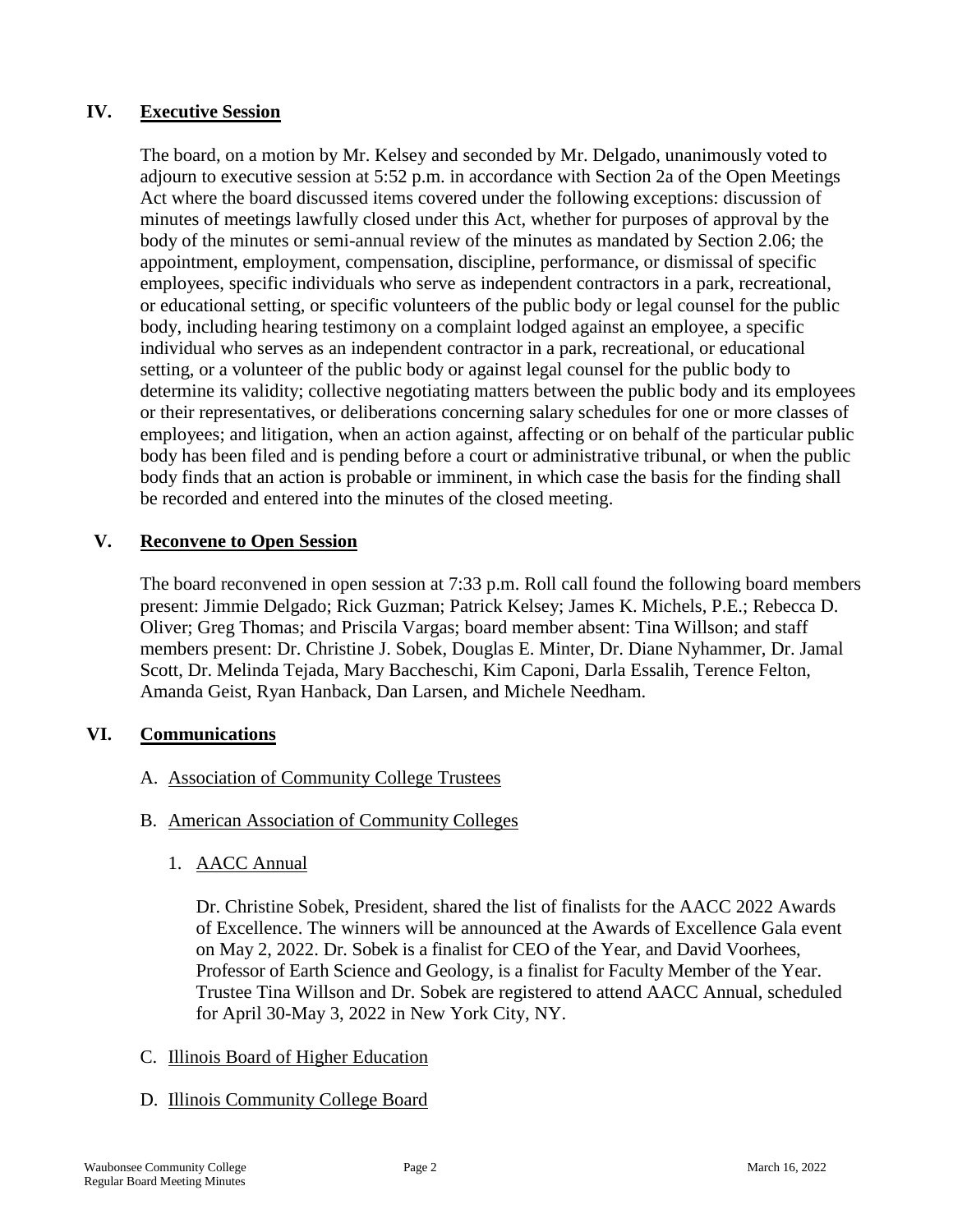# **VI. Communications (continued)**

#### E. Illinois Community College Trustees Association

1. ICCTA Meetings – March 2022

Dr. Sobek commented on the ICCTA meetings held March 11-12, 2022 in East Peoria, IL.

2. ICCTA West Suburban Regional Meeting

Dr. Sobek commented that trustees were invited to participate in an ICCTA West Suburban Regional Meeting that will be held virtually on April 6, 2022. The Keynote Speaker will be Lisa Castillo-Richmond, Executive Director of Partnership for College Completion. In addition, Dr. Bernard Little, Chief Diversity Officer and Dean for Students, is scheduled to participate on a panel with other regional college officers/leaders who will present and highlight diversity, equity, and inclusion interventions and programs that made an impact at their respective colleges.

3. ICCTA Board of Representatives Meeting – April 2022

Dr. Sobek commented that an ICCTA Board of Representative meeting is scheduled for April 29, 2022 at the President Abraham Lincoln Hotel in Springfield, IL. Dr. Sobek also shared an announcement from ICCTA that there will not be a Lobby Day in Springfield this year.

#### F. President's Report

In her report to the board, Dr. Sobek:

- reported on the successful Business, Technology, and Workforce Education Open House/Career and Technical Education Signing Day that was held March 10, 2022;
- shared that Waubonsee Community College and Southern Illinois University (SIU) are scheduled to participate in a virtual signing meeting on March 22, 2022 to sign the Saluki Step Ahead Agreement, that will allow Waubonsee students to receive automatic admission to certain SIU online programs;
- invited the Board of Trustees to attend the Grand Opening of Waubonsee's Latinx Resource Center at the Aurora Downtown Campus on March 24, 2022;
- highlighted Waubonsee's spring events that will be held in person this year, including the commencement ceremonies on May 14, 2022; and
- publicly announced her intent to retire from her role as President of Waubonsee Community College at the end of calendar year 2022, and that a formal letter of retirement will be presented to the board for approval at the April 20, 2022 board meeting. On behalf of the Board of Trustees, Board Chair Rebecca Oliver congratulated Dr. Sobek on her many years of service at the college and expressed appreciation for all her contributions.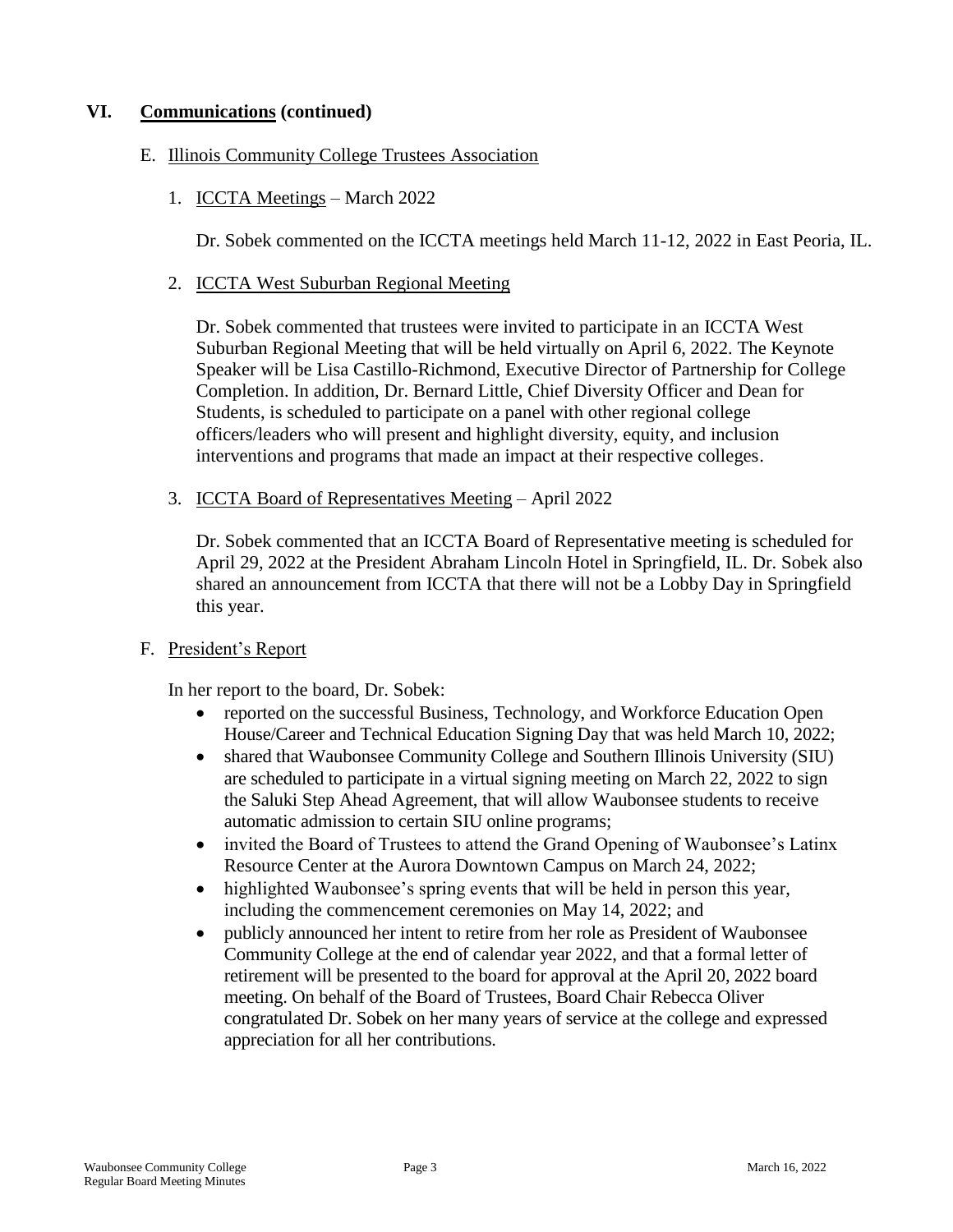# **VI. Communications (continued)**

#### G. Institutional Reports

1. Waubonsee Foundation Quarterly Board Meeting

Trustee James Michels, in his role as Waubonsee Board of Trustees Liaison for the Foundation Board of Directors, reported on the Waubonsee Foundation Quarterly Board Meeting held on March 1, 2022.

2. Waubonsee Community College Continuity of Operations in Response to COVID-19

A written update on the continuity of operations at Waubonsee Community College in response to COVID-19 was provided.

## **VII. Approval of Consent Agenda**

The board, on a motion by Mr. Delgado and seconded by Mr. Thomas, unanimously approved the Consent Agenda that contains the following items – Meeting Minutes; Personnel Reports including: part-time and temporary appointments, full-time retirements, a full-time resignation, full-time appointment recommendations, a full-time grant-funded support staff appointment recommendation, and full-time grant-funded support staff reappointments; and Financial Reports including: payroll reports, accounts payable, and 4 bids/purchases.

#### A. Meeting Minutes

- 1. February 16, 2022 Board Meeting Minutes
- 2. February 16, 2022 Executive Session Meeting Minutes

#### B. Personnel Reports

1. Part-Time and Temporary Appointments

| Buttry, George        | Custodian                                | 25 hrs./week \$15.64/hr. |                        |
|-----------------------|------------------------------------------|--------------------------|------------------------|
| Coulter, Sophia       | <b>Student Worker Student Retention</b>  | 25 hrs./week \$13.00/hr. |                        |
| Klotz, Tina Kalyn     | <b>Administrative Specialist Student</b> |                          | \$200.00/              |
|                       | <b>Success and Retention</b>             |                          | <b>Monthly Stipend</b> |
| Lenz, Gracie Lou      | Peer Tutor Academic Support              | 25 hrs./week \$13.25/hr. |                        |
| ** Palacios, Jeremiah | <b>Upward Bound East Tutor</b>           | 25 hrs./week \$19.00/hr. |                        |
| ** Parra, Chellsy     | Federal Work Study - Bookstore           | 25 hrs./week \$13.00/hr. |                        |
| Russell, Robert       | <b>Campus Police Officer</b>             | 25 hrs./week \$26.65/hr. |                        |
| Thakkar, Prachi       | Professional Tutor Academic Support      | 25 hrs./week \$24.50/hr. |                        |
| ** Wagner, Emily      | <b>Upward Bound West Educational</b>     | 27 hrs./week \$20.00/hr. |                        |
|                       | Specialist                               |                          |                        |

\*\* *Paid by grant funds*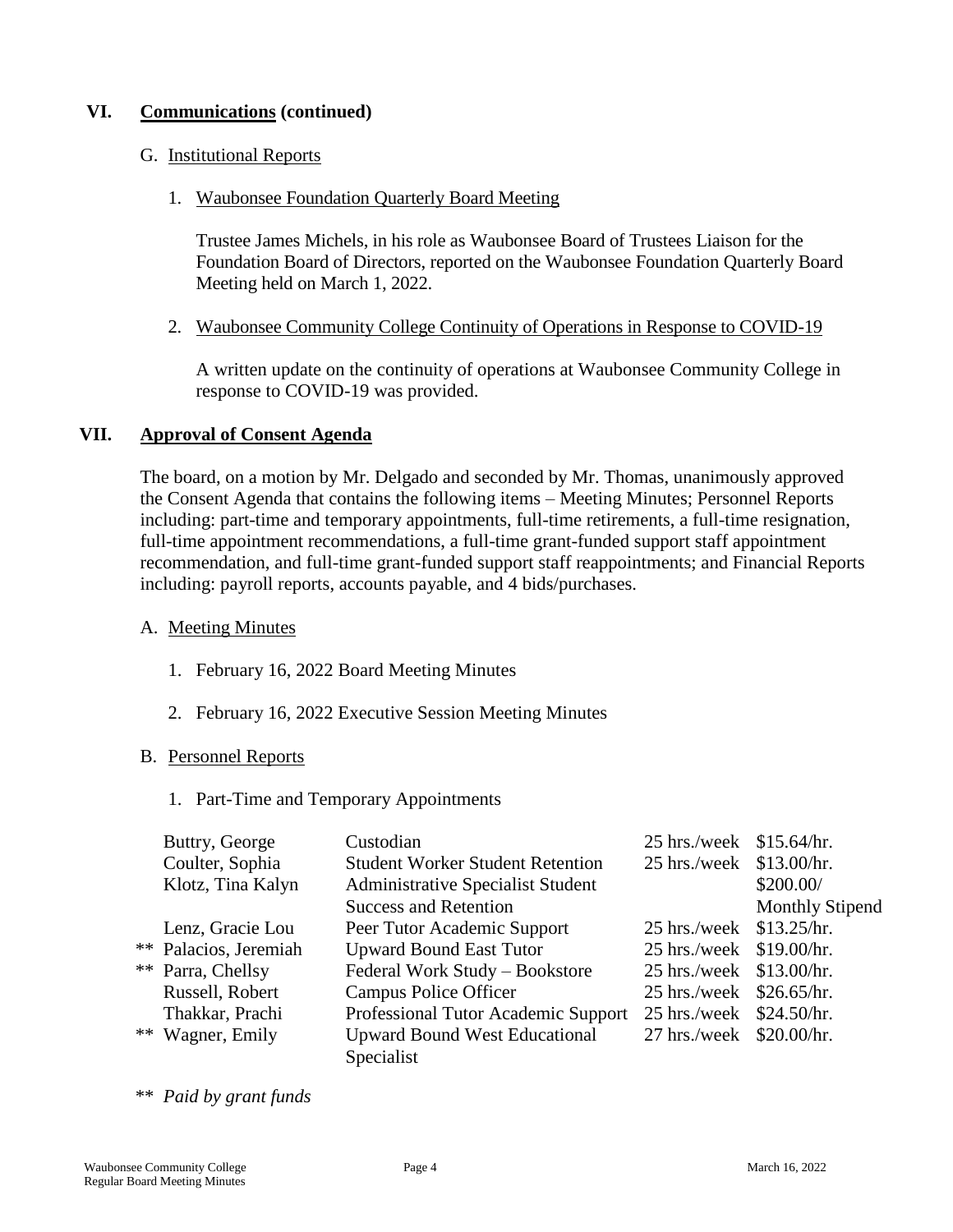- 2. Full-Time Retirements
	- a. Catherine Coburn, Assistant Professor of Interpreter Training and Sign Language, effective August 9, 2022.
	- b. Paula Hladik, Professor of Business, effective May 31, 2022. Ms. Hladik holds the academic rank of Professor. Pursuant to the collective bargaining agreement with the full-time faculty, Ms. Hladik will obtain the rank of Professor Emeritus upon retirement.
	- c. Lawrence Modaff, Professor of Communications, effective August 9, 2022. Mr. Modaff holds the academic rank of Professor. Pursuant to the collective bargaining agreement with the full-time faculty, Mr. Modaff will obtain the rank of Professor Emeritus upon retirement.
	- d. Arturo Flores, Facilities Services Supervisor, effective April 29, 2022.
- 3. Full-Time Resignation
	- a. Valry Koran, Financial Aid Advisor, effective March 18, 2022.
- 4. Full-Time Appointment Recommendations
	- a. Jill Hruska, Information Technology Enterprise Systems Project Coordinator, at the rate of \$75,000 annually, effective March 7, 2022.
	- b. Alan Jimenez, Information Desk Receptionist, at the rate of \$17.58/hr., effective March 7, 2022.
	- c. Cameron Joplin, Academic and Career Advisor, at the rate of \$23.21/hr., effective March 7, 2022.
	- d. Elizabeth Warkocki, Academic and Career Advisor, at the rate of \$22.71/hr., effective March 21, 2022.
- 5. Full-Time Grant-Funded Support Staff Appointment Recommendation
	- a. Lucero Martinez, Youth Services Case Advisor, at the rate of \$23.51/hr., effective March 21, 2022 through June 30, 2022. This position is grant funded. This appointment is contingent upon continuous and sufficient grant funding.
- 6. Full-Time Grant-Funded Support Staff Reappointments

Full-time grant-funded support staff reappointments effective June 1, 2022 through May 16, 2023 as presented. These reappointments are contingent upon continuous and sufficient grant funding.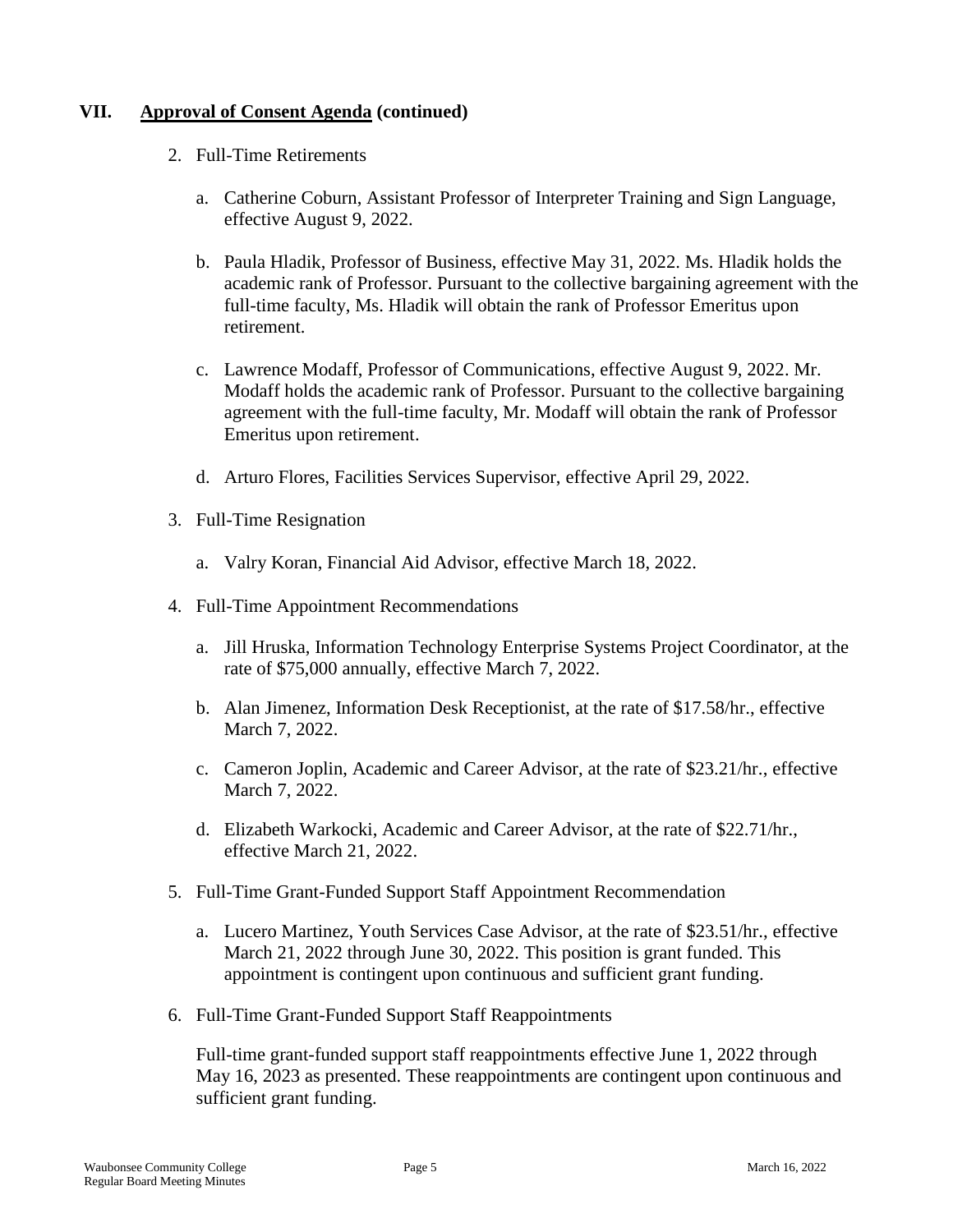# C. Financial Reports

1. Payroll Report for Pay Number 3

| 010100 | <b>Education Fund</b>                     | \$1,439,259.38        |
|--------|-------------------------------------------|-----------------------|
| 020100 |                                           |                       |
|        | <b>Operations and Maintenance Fund</b>    | 108,950.73            |
| 050620 | <b>Bookstore</b>                          | 33,689.99             |
| 062101 | <b>Adult Education-State Basic</b>        | 9,200.75              |
| 062102 | <b>Adult Education-Performance</b>        | 7,229.25              |
| 062180 | <b>COVID Testing Center</b>               | 6,911.61              |
| 063101 | <b>Adult Education-Federal Basic</b>      | 9,859.12              |
| 063107 | Perkins Postsecondary                     | 7,004.42              |
| 063132 | <b>Federal Work Study</b>                 | 3,450.42              |
| 063162 | <b>Upward Bound East</b>                  | 7,310.48              |
| 063165 | <b>Upward Bound West</b>                  | 5,439.90              |
| 063169 | <b>TRIO/Student Support Services</b>      | 8,689.95              |
| 063170 | Increasing Retention and Completion       | 21,684.66             |
| 063183 | <b>HEERF III</b>                          | 7,641.89              |
| 063202 | <b>Waubonsee Works</b>                    | 6,779.46              |
| 063934 | <b>Small Business Community Navigator</b> | 94.12                 |
| 063936 | <b>SBDC</b>                               | 4,912.00              |
| 100300 | Trust and Agency                          | 100.00                |
| 120100 | Liability/Protection and Settlement       | 34,126.01             |
|        | Final Total:                              | <u>\$1,722,334.13</u> |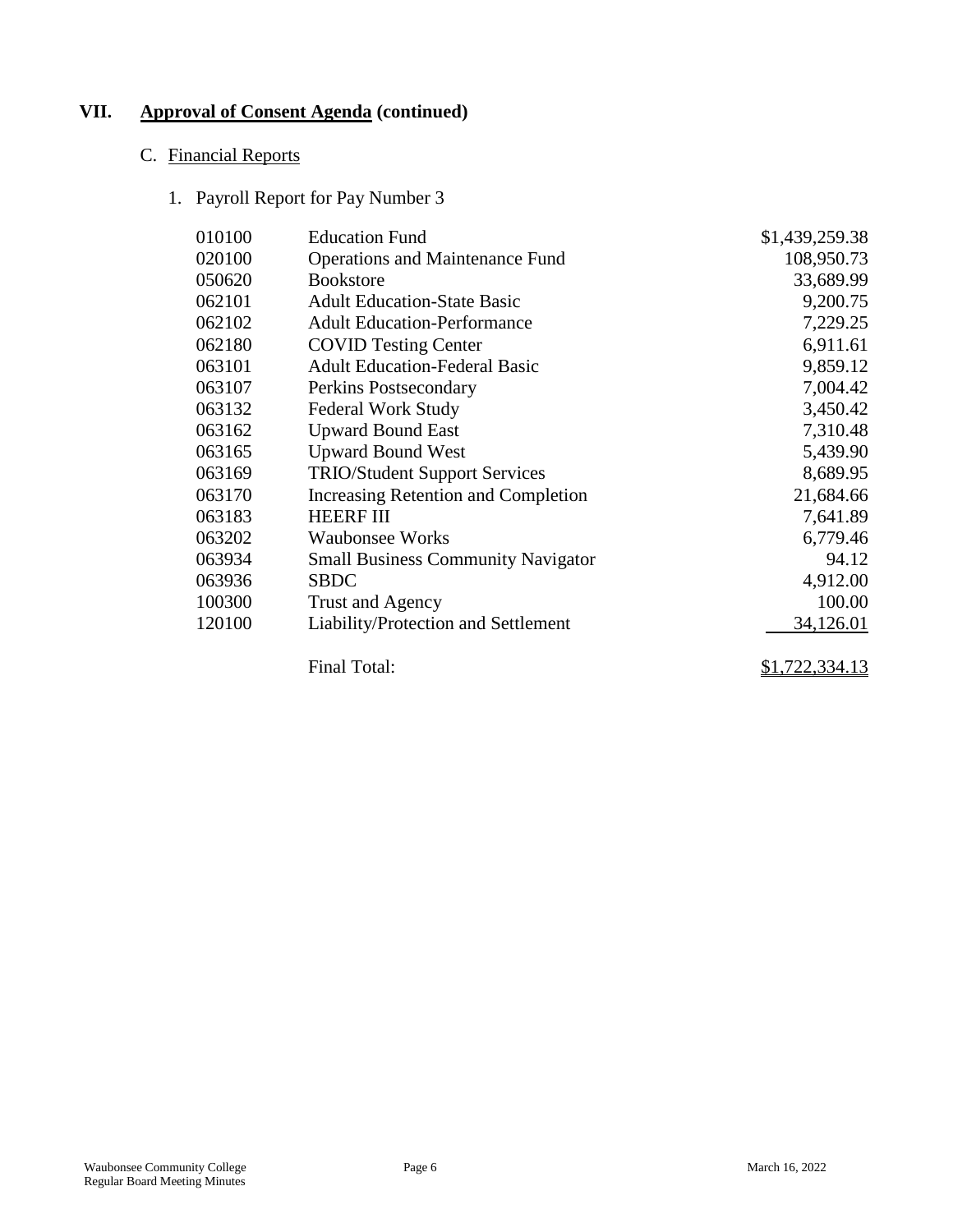2. Payroll Report for Pay Number 4

| 010100 | <b>Education Fund</b>                     | \$1,447,491.48 |
|--------|-------------------------------------------|----------------|
| 020100 | <b>Operations and Maintenance Fund</b>    | 98,157.42      |
| 050620 | <b>Bookstore</b>                          | 30,235.29      |
| 062101 | <b>Adult Education-State Basic</b>        | 30,044.76      |
| 062102 | <b>Adult Education-Performance</b>        | 6,733.35       |
| 062180 | <b>COVID Testing Center</b>               | 6,431.05       |
| 063101 | <b>Adult Education-Federal Basic</b>      | 13,295.58      |
| 063102 | <b>Adult Education-EL / Civics</b>        | 4,800.00       |
| 063107 | Perkins Postsecondary                     | 6,575.67       |
| 063132 | <b>Federal Work Study</b>                 | 4,096.97       |
| 063162 | <b>Upward Bound East</b>                  | 6,904.25       |
| 063165 | <b>Upward Bound West</b>                  | 6,133.79       |
| 063169 | <b>TRIO/Student Support Services</b>      | 10,668.31      |
| 063170 | Increasing Retention and Completion       | 21,328.59      |
| 063183 | <b>HEERF III</b>                          | 7,296.01       |
| 063202 | <b>Waubonsee Works</b>                    | 5,297.42       |
| 063934 | <b>Small Business Community Navigator</b> | 75.32          |
| 063935 | <b>AACC</b> MentorLinks                   | 2,296.00       |
| 063936 | <b>SBDC</b>                               | 4,817.82       |
| 064101 | <b>Adult and Family Literacy</b>          | 1,200.00       |
| 120100 | Liability/Protection and Settlement       | 32,496.14      |
|        | Final Total:                              | \$1,746,375.21 |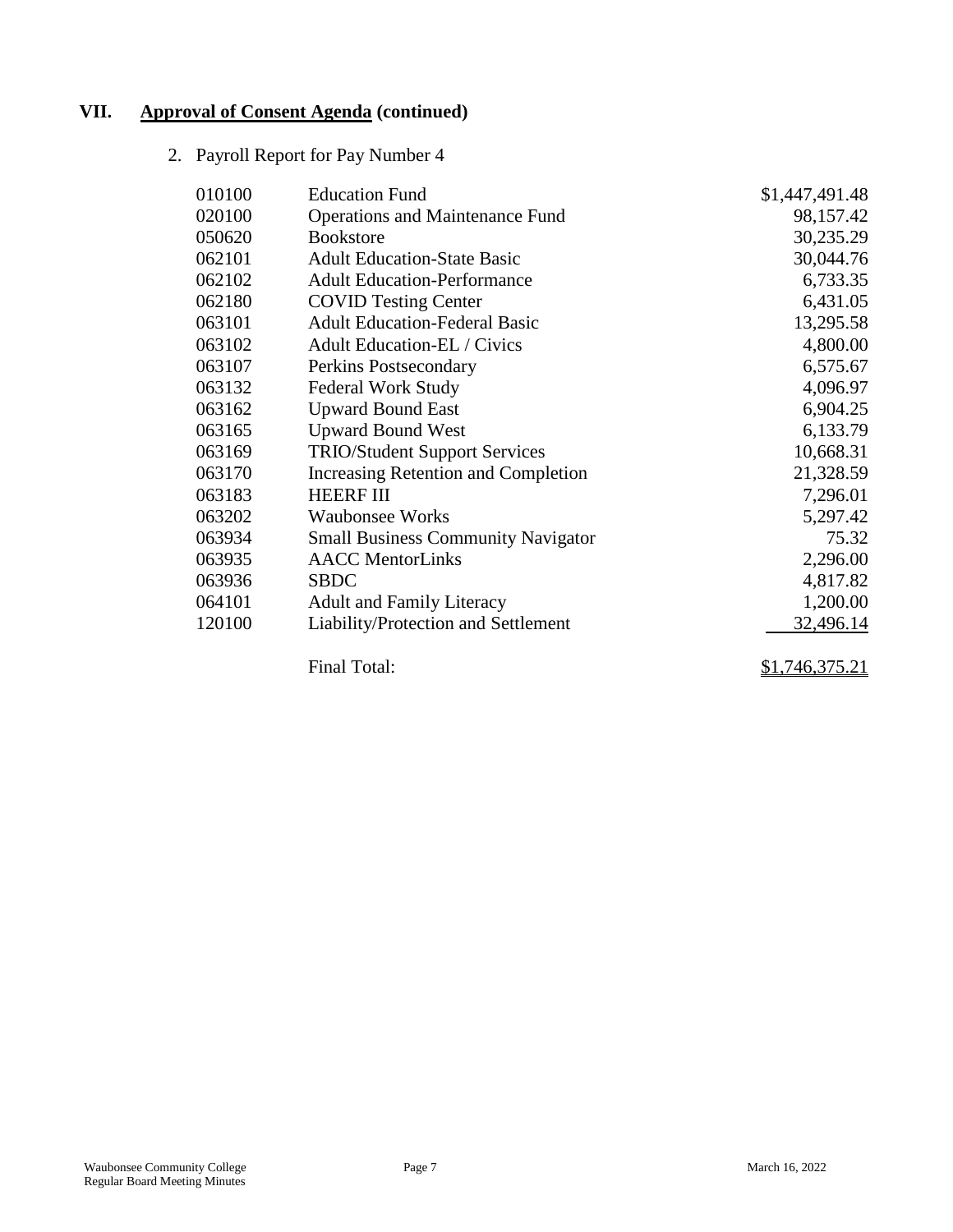3. Accounts Payable for the Period Ending February 28, 2022 and Travel Expenses of the Members of the Board of Trustees and of Employees as presented

| 010100 | <b>Education Fund</b>                      | \$663,118.37   |
|--------|--------------------------------------------|----------------|
| 010900 | Payroll Clearing Fund                      | 79,800.28      |
| 020100 | <b>Operations and Maintenance Fund</b>     | 264,009.09     |
| 030100 | <b>Operations / Maintenance Restricted</b> | 4,545.53       |
| 040100 | Bond and Interest Fund                     | 900.00         |
| 050503 | <b>Auto Resale</b>                         | 1,147.22       |
| 050620 | <b>Bookstore</b>                           | 472,409.04     |
| 050810 | Internal Medical Insurance                 | 583,858.09     |
| 050811 | <b>Retiree Medical Insurance</b>           | 12,462.70      |
| 062102 | <b>Adult Education-Performance</b>         | 304.38         |
| 062180 | <b>COVID Testing Center</b>                | 4,086.44       |
| 063107 | Perkins Postsecondary                      | 158.61         |
| 063165 | <b>Upward Bound West</b>                   | 304.48         |
| 063169 | <b>TRIO/Student Support Services</b>       | 5,055.27       |
| 063170 | <b>Increasing Retention and Completion</b> | 45,418.83      |
| 063183 | <b>HEERF III</b>                           | 163,253.14     |
| 063202 | <b>Waubonsee Works</b>                     | 411.90         |
| 063934 | <b>Small Business Community Navigator</b>  | 1,200.00       |
| 063936 | <b>SBDC</b>                                | 1,489.80       |
| 064101 | <b>Adult and Family Literacy</b>           | 134.42         |
| 064114 | <b>SBDC</b> Other Sources                  | 900.00         |
| 064122 | <b>TRIUMPH</b>                             | 166.17         |
| 100300 | <b>Trust and Agency</b>                    | 7,436.25       |
| 120100 | Liability/Protection and Settlement        | 53,458.02      |
|        | Final Total:                               | \$2,311,454.33 |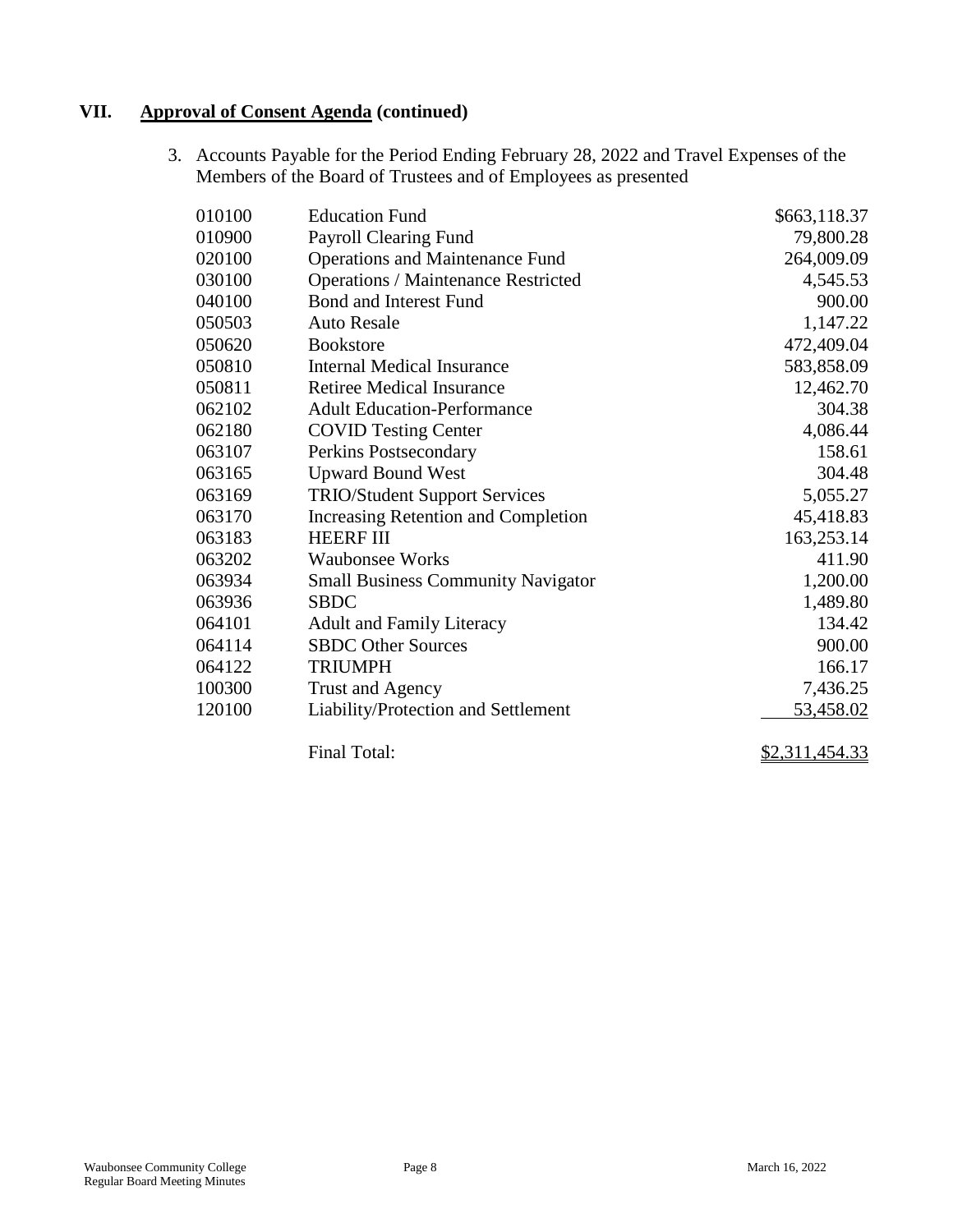- 4. Bids/Purchases:
	- a. Annual Landscaping Services for Extension Campuses Award of contract to the lowest qualified bidder for landscape maintenance services for the extension campuses to West Hauling and Landscaping, Inc. of Plano, IL in the amount of \$32,800.
	- b. Annual Mulching Services for Sugar Grove Campus Award of contract to the lowest qualified bidder for mulching services to Local Lawn Care and Landscaping, Inc. of Naperville, IL in the amount of \$39,510.
	- c. Childcare Restroom Conversion and Renovation in Building A Purchase of services to convert and renovate the childcare restroom in Building A to Lite Construction, Inc. of Montgomery, IL in the amount of \$38,660.
	- d. Evisions Software Maintenance and Support Agreement Renewal of three-year Evisions software maintenance and support agreement from Evisions, LLC of Irvine, CA in the amount of \$98,864 for the coverage period of July 1, 2022 through June 30, 2025.

## **VIII. Consent Agenda Items Removed for Individual Consideration**

No Consent Agenda Items were removed.

### **IX. Personnel Reports**

- **X. Policy Reports**
- **XI. Curriculum Reports**

## **XII. Buildings and Grounds**

A. Construction and Renovation of College Facilities Update

A written Construction and Renovation of College Facilities Update was provided.

B. Career and Technical Education Building Update

Douglas Minter, Vice President of Finance and Administration, reported on plans to pursue re-appropriation of state funding for the proposed career and technical education building to the Henning Academic Computing Center renovation project. Staff have been in dialog with both the Illinois Community College Board and Illinois State Senator Linda Holmes and will seek to achieve this re-appropriation in the State of Illinois' FY2023 budget.